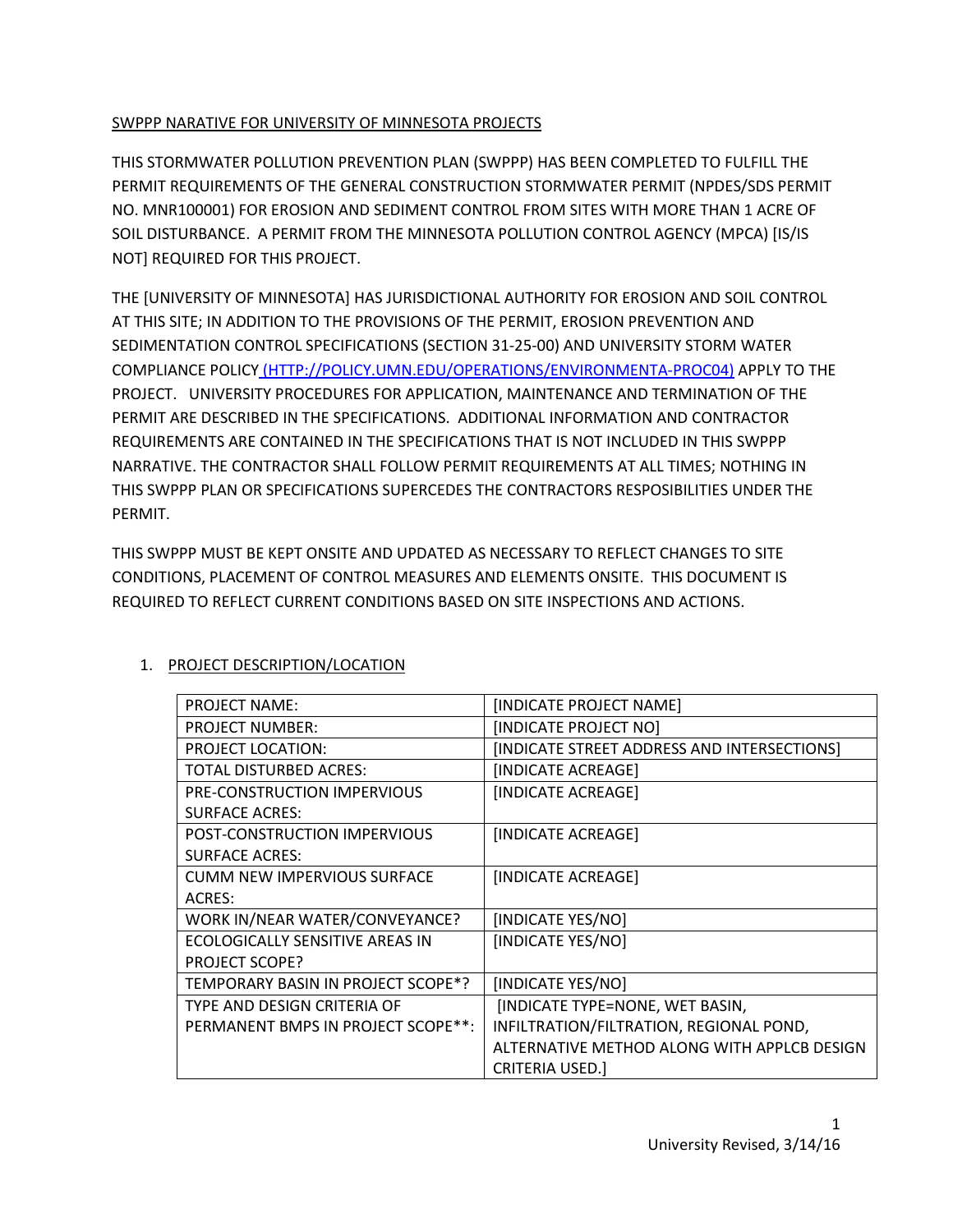[\*CALCULATIONS FOR TEMPORARY BASIN IS MAINTAINED WITH PROJECT DOCUMENTATION AND BY UNIVERSITY DEHS STAFF OR ITS DESIGNATED CAMPUS STORM WATER POINT-OF-CONTACT.

\*\*LONG TERM MAINTENANCE OF PROJECT BMPS WILL BE CONDUCTED BY (INDICATE CONTRACTOR NAME OR DEPARTMENT TO COMPLETE MAINTENANCE). DESIGN CALCULATIONS AND DETAILS ARE MAINTAINED WITH PROJECT DOCUMENTATION AND BY UNIVERSITY DEHS STAFF OR ITS DESIGNATED CAMPUS STORM WATER POINT-OF-CONTACT.

THE PLANNED SCOPE OF THE PROJECT INCLUDES:

- [CONSTRUCTION OF THREE NEW BUILDINGS (CENTER FOR EXCELLENCE, FOOTBALL PERFORMANCE AND INDOOR FOOTBALL PRACTICE FACILITY) ]
- [CONSTRUCTION OF NEW PARKING LOTS, DRIVEWAYS AND LOADING DOCKS, SIDEWALKS, PEDESTRIAN PLAZA AREAS AND NEW FRONT ENTRY AT BIERMAN]
- [CONSTRUCTION OF NEW UTILITIES AND STORMWATER MANAGEMENT TO SUPPORT THE NEW BUILDINGS ARE ALSO PART OF THE PROJECT.]

# 2. SPECIAL AND IMPAIRED WATERS

a. SPECIAL AND IMPAIRED WATERS: THESE WETLANDS, FENS, TROUT STREAMS, ORVWS AND IMPAIRED WATERS ARE LOCATED WITHIN ONE MILE (AERIAL RADIUS) OF THE PROJECT LIMITS. IF AN IMPAIRMENT APPLICABLE TO THE PROJECT HAS BEEN IDENTIFIED ON THE TABLE BELOW, APPENDIX A PROVISIONS OF THE PERMIT APPLY AND HAVE BEEN INCLUDED IN SUBSEQUENT PAGE DETAILS.

| <b>WATERBODY NAME</b>           | <b>REACH NUMBER</b> | IMPAIRMENT(S)          | APP A          |
|---------------------------------|---------------------|------------------------|----------------|
|                                 |                     |                        | APPLCB?        |
| <b>[LIST ANY IMPAIRED WATER</b> | [INDICATE REACH     | <b>[INDICATE</b>       | <b>INDICAT</b> |
| OR SPECIAL WATER OR             | OR LAKE NO]         | <b>IMPAIRMENTS FOR</b> | $E$ Y/N        |
| NONE]                           |                     | THE REACH OR NONE]     |                |
| [MISSISSIPPI R]                 | $[07010206 - 503]$  | [HG IN FISH TISSUE;    | [N]            |
|                                 | $[07010206 - 513]$  | <b>FECAL COLIFORM]</b> |                |

## 3. ECOLOGICAL AND OTHER SENSITIVE AREAS

IN ADDITION TO ANY ADDITIONAL PROVISIONS DICTATED IN THE RESPECTIVE PART BELOW, THE CONTRACTOR SHALL PROVIDE SPECIAL CARE AND ATTENTION TO ECOLOGICAL OR OTHER SENSITIVE AREA(S) INDICATED IN THIS SECTION TO PREVENT TRAFFIC AND DISTURBANCE, AND TO PRESERVE VEGETATIVE COVER IN IDENTIFIED AREAS. IDENTIFIED AREAS AND APPROPRIATE SETBACKS SHALL BE MARKED IN THE FIELD BY THE CONTRACTOR, AS SPECIFIED IN SUBSEQUENT PAGE DETAILS, IF APPLICABLE.

- a. PLACEMENT OF FILL IN WATERS OF THE STATE: [THERE (IS/IN NOT) WORK IN WATERS ASSOCIATED WITH THIS PROJECT. (THE FOLLOWING/NO) ADDITIONAL PROVISIONS APPLY TO THIS PROJECT.]
- b. DRINKING WATER SUPPLY MANAGEMENT AREA: [THIS PROJECT (IS/IS NOT) WITHIN A WELLHEAD PROTECTION AREA, DRINKING WATER SUPPLY MANAGEMENT AREA (DWSMA),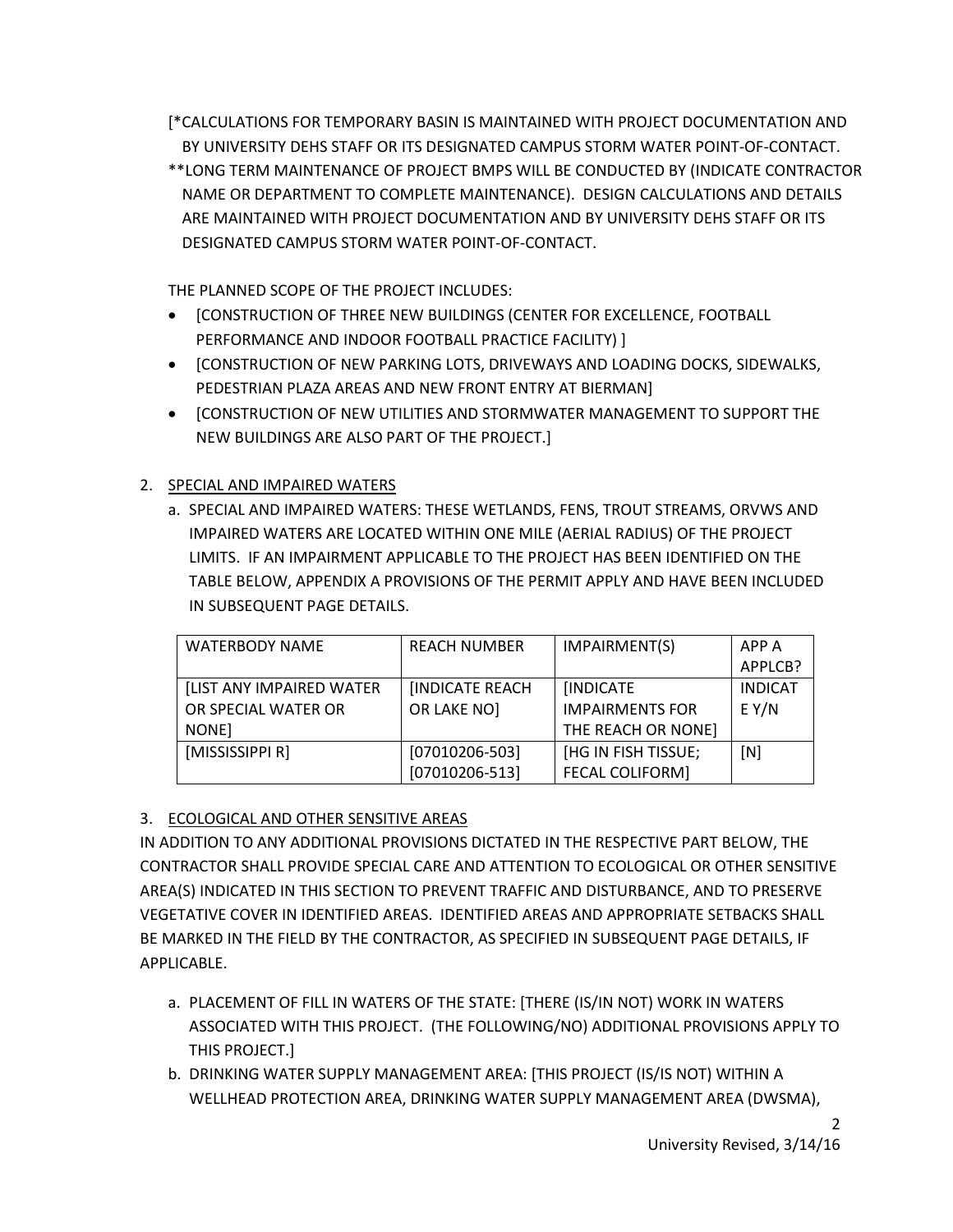OR WITHIN A KNOWN KARST AREA. (THE FOLLOWING/NO) ADDITIONAL PROVISIONS APPLY TO THIS PROJECT.]

- c. ENVIRONMENTAL REVIEW: [THIS PROJECT (IS/IS NOT) SUBJECT TO FINDINGS OF AN ENVIRONMENTAL, OR ARCHEOLOGICAL AND HISTORIC PLACES REVIEW. (THE FOLLOWING/NO) ADDITIONAL PROVISIONS APPLY TO THIS PROJECT.]
- d. ENDANGERED OR THREATENED SPECIES: THERE [ARE/ARE NOT] ENDANGERED OR THREATENED SPECIES AFFECTED BY THIS PROJECT. (THE FOLLOWING/NO) ADDITIONAL PROVISIONS APPLY TO THIS PROJECT.]
- e. AQUATIC INVASIVE SPECIES, INFESTED WATERS AND WORK IN WATERS RESTRICTIONS: PROJECT SCOPE [DOES/DOES NOT] INCLUDE WORK IN OR NEAR PUBLIC WATERS. [(THESE/NO) PUBLIC WATERS ARE IN OR NEAR THE PROJECT SITE ARE LISTED OR SPECIALLY DESIGNATED BY THE MINNESOTA DEPARTMENT OF NATURAL RESOURCES DEPARTMENT OF WATER (DOW).]

| PUBLIC WATERBODY     | <b>DOW</b>    | <b>SPECIES LISTED</b>  | ADDITIONAL MEASURES REQD         |
|----------------------|---------------|------------------------|----------------------------------|
| <b>NAME</b>          | <b>NUMBER</b> |                        |                                  |
| [MISSISSIPPI R, POOL | $[19-0005]$   | <b>FLOWERING RUSH;</b> | <b>INDICATE WHAT STEPS FOR</b>   |
| 21                   |               | <b>GRASS CARP;</b>     | <b>CONSTRUCTION EQUIPMENT IS</b> |
|                      |               | <b>EURASIAN</b>        | REQUIRED: CLEANING, KILL STEPS,  |
|                      |               | WATERMILFOIL;          | PERMITTING FOR MOVEMENT.]        |
|                      |               | <b>BIGHEAD CARP;</b>   |                                  |
|                      |               | SILVER CARP; ZEBRA     |                                  |
|                      |               | <b>MUSSEL</b>          |                                  |

- f. SOIL TYPES TYPICALLY FOUND ON THIS PROJECT SITE ARE: [INDICATE GENERAL FINDINGS FROM THE SITE SOIL STUDY, ALONG WITH A DESCRIPTION OF WHETHER SOIL WILL BE CORRECTED OR AMENDED AS PART OF THE PROJECT.] SOILS (WILL/WILL NOT) BE CORRECTED AND/OR AMENDED DURING THE PROJECT. TOPSOILS WILL/WILL NOT) BE PRESEVED AS PART OF THE PROJECT.]
- g. OTHER SENSITIVE AREAS: THERE [ARE/ARE NO] OTHER SENSITIVE AREAS AT THE PROJECT SITE TO PROTECT. (THE FOLLOWING/NO) ADDITIONAL PROVISIONS APPLY TO THIS PROJECT.]
- ORGANIZATION CONTACT NAME & CERTIFICATION NUMBER **PHONE** UNIVERSITY OF MINNESOTA [CPPM, UCON OR OTHER] [UNIVERSITY PROJECT MANAGER] UNIVERSITY OF MINNESOTA, DEPT OF ENVIRONMENTAL HEALTH & SAFETY (DEHS) OR CAMPUS POINT-OF-CONTACT JULIANNE RANTALA 1612-626-7957 [ARCHITECT/ENGINEER FIRM NAME]

## 4. PROJECT PERSONNEL AND SWPPP IMPLEMENTATION RESPONSIBILITIES

3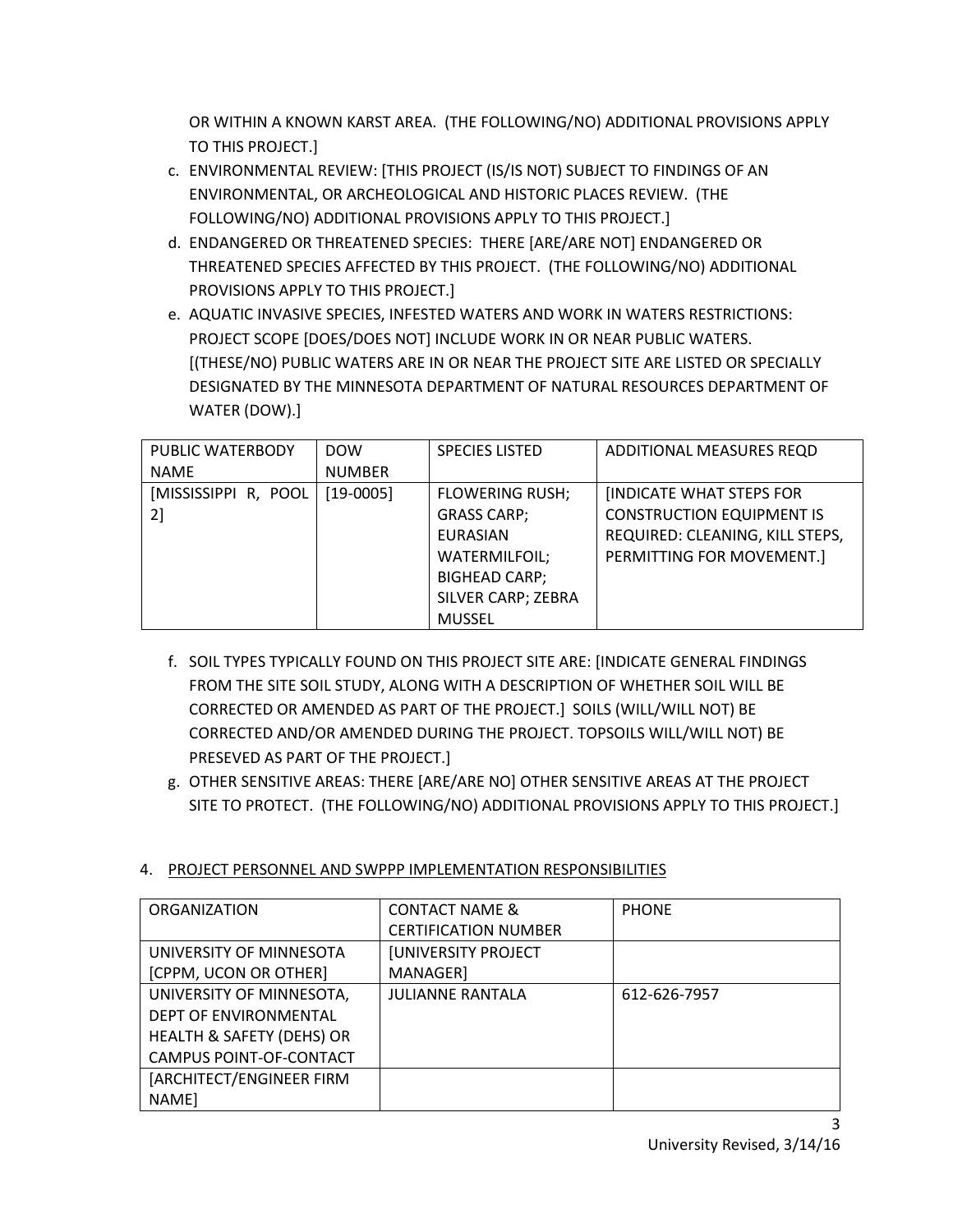| [CONTRACTOR FIRM NAME]           |                       |                  |
|----------------------------------|-----------------------|------------------|
| [SWPPPP PREPARER: PIERCE         | [RHONDA PIERCE, P.E.] | $[763-537-1311]$ |
| PINI AND ASSOCIATES]             |                       |                  |
| [SOIL/EROSION CONTROL            |                       |                  |
| INSTALLER]                       |                       |                  |
| [SOIL/EROSION CONTROL            |                       |                  |
| INSTALLER]                       |                       |                  |
| [SOIL/EROSION CONTROL            |                       |                  |
| INSPECTOR]                       |                       |                  |
| [MPCA CONTACT, IF REVIEW         |                       |                  |
| REQD]                            |                       |                  |
| [DNR CONTACT, IF PERMIT          |                       |                  |
| <b>REQD OR AIS IMPACTED]</b>     |                       |                  |
| <b>[USACE CONTACT, IF PERMIT</b> |                       |                  |
| REQD]                            |                       |                  |
| <b>[CITY OF MPLS OR OTHER</b>    |                       |                  |
| <b>CONTACT, IF PERMIT REQD]</b>  |                       |                  |

MPCA DUTY OFFIER 24-HOUR EMERGENCY SPILL NOTIFICATION: 651-649-5451 OR 800-422-798

- a. THE UNIVERSITY OF MINNESOTA AND THE NAMED CONTRACTOR ARE COPERMITTEES FOR THE GENERAL CONSTRUCTION STORMWATER PERMIT (NPDES/SDS PERMIT NO. MNR1000010). THE CONTRACTOR IS RESPONSIBLE TO COMPLY WITH ALL ASPECTS OF THE PERMIT AND UNIVERSITY STORMWATER COMPLIANCE POLICY AT ALL TIMES UNTIL THE NOTICE OF TERMINATION (NOT) HAS BEEN FILED WITH THE MPCA.
- b. THE CONTRACTOR SHALL DEVELOP A CHAIN OF COMMAND WITH ALL OPERATORS ON THE SITE TO ENSURE THAT THE SWPPP IS IMPLEMENTED AND MAINTAINED UNTIL THE PROJECT IS COMPLETE, THE ENTIRE SITE HAS UNDERGONE FINAL STABILIZATION, AND UNIVERSITY DEHS STAFF OR ITS DESIGNATED CAMPUS STORM WATER POINT-OF-CONTACT HAS COMPLETED THE FINAL INSPECTION.
- c. THE PROJECT ARCHITECT/ENGINEER OF RECORD, AND THE CONTRACTOR ARE TOGETHER RESPONSIBLE FOR IMPLEMENTATION OF THE SWPPP, AND THE INSTALLATION, INSPECTION AND MAINTENANCE OF THE EROSISION PREVENTION AND SEDIMENT CONTROL BEST MANAGEMENT PRACTICES (BMPS) DESCRIBED BY THE SWPPP AT ALL STAGES OF CONSTRUCTION AND UNIVERSITY DEHS STAFF OR ITS DESIGNATED CAMPUS STORM WATER POINT-OF-CONTACT HAS COMPLETED THE FINAL INSPECTION.
- d. THE CONTRACTOR SHALL BE RESPONSIBLE FOR ALL ON-SITE IMPLEMENTATION OF THE SWPPP, INCLUDING THE ACTIVITIES OF ALL OF THE CONTRACTOR'S SUBCONTRACTORS DURING CONSTRUCTION.
- e. CONTRACTOR SHALL PROVIDE AT LEAST ONE CERTIFIED INSTALLER FOR EACH CONTRACTOR OR SUBCONTRACTOR TO OVERSEE ALL INSTALLATION AND MAINTENACE OF BMPS AND IMPLEMENTATION OF THE SWPPP. CONTRACTOR SHALL PROVIDE EVIDENCE OF CERTIFICATION FOR EACH INDIVIDUAL AT THE PRECONSTRUCTION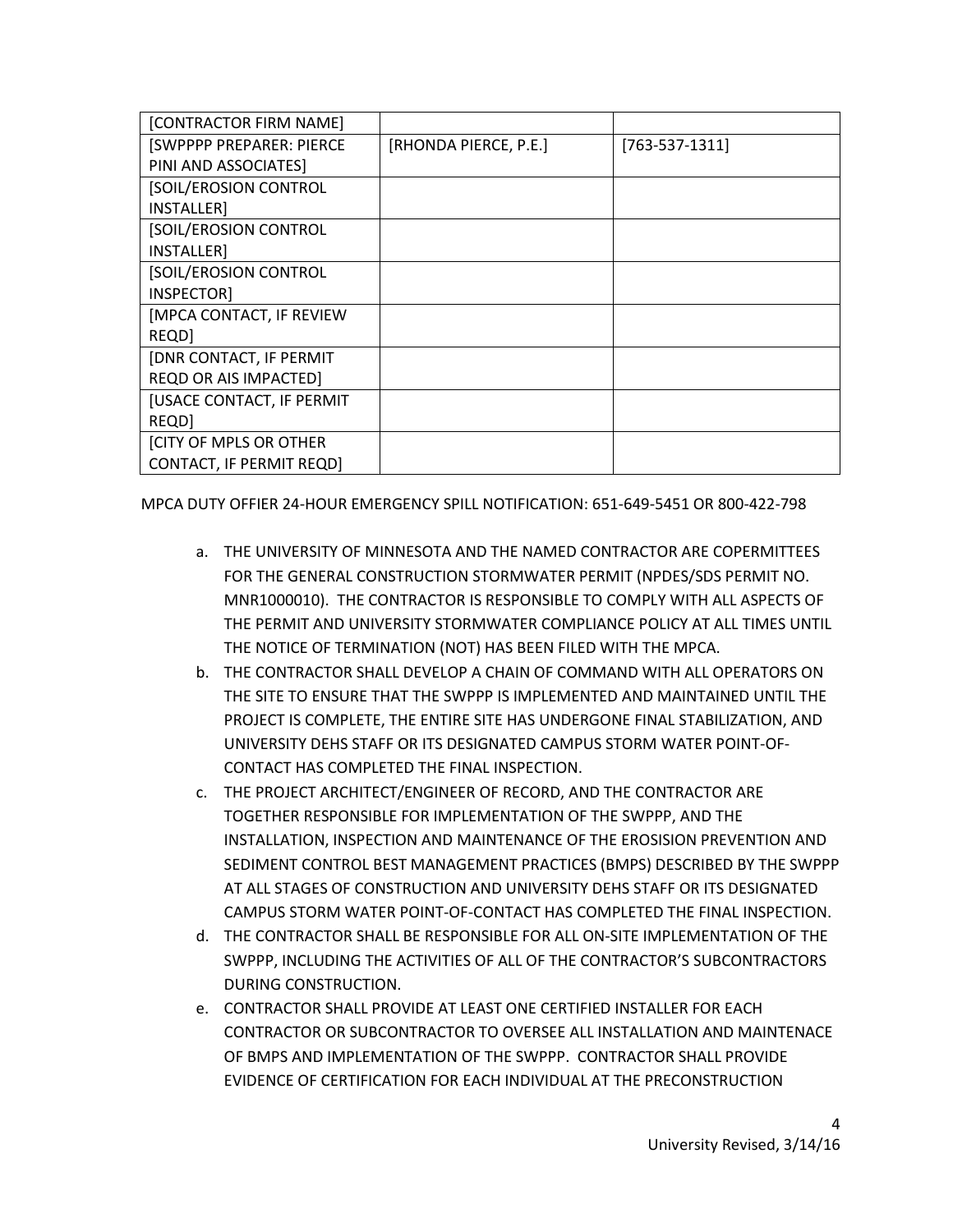MEETING AND IS MAINTAINED BY UNIVERSITY DEHS STAFF OR ITS DESIGNATED CAMPUS STORM WATER POINT-OF-CONTACT WITH PROJECT DOCUMENTATION.

- f. CONTRACTOR SHALL PROVIDE AT LEAST ONE CERTIFIED INDIVIDUAL TO CONDUCT INSPECTION AND MAINTENANCE OF ALL EROSION PREVENTION AND SEDIMENT CONTROL BMPS IN ACCORDANCE WITH THE REQUIREMENTS OF THE PERMIT AND UNIVERSITY POLICY. CONTRACTOR SHALL PROVIDE EVIDENCE OF CERTIFICATION FOR EACH INDIVIDUAL AT THE PRECONSTRUCTION MEETING AND IS MAINTAINED BY UNIVERSITY DEHS STAFF OR ITS DESIGNATED CAMPUS STORM WATER POINT-OF-CONTACT WITH PROJECT DOCUMENTATION.
- g. UNIVERSITY DEHS STAFF OR ITS DESIGNATED CAMPUS STORM WATER POINT-OF-CONTACT ARE AVAILABLE FOR CONSULTATION, TECHNICAL ASSISTANCE, AND IMPLEMENTATION OF THE UNIVERSITY POLICY.
- h. UNIVERSITY DEHS STAFF OR ITS DESIGNATED CAMPUS STORM WATER POINT-OF-CONTACT WILL CONDUCT PERIODIC INSPECTIONS AND COMMUNICATE FINDINGS TO THE PROJECT ARCHITECT/ENGINEER AND THE CONTRACTOR; FINDINGS SHALL BE CORRECTED BY THE CONTRACTOR WITHIN 24 HOURS AND SHALL PROMPTLY SUBMIT DOCUMENTATION OF CORRECTIVE ACTION(S) TO UNIVERSITY DEHS STAFF OR ITS DESIGNATED CAMPUS STORM WATER POINT-OF-CONTACT.
- i. THIS SWPPP HAS BEEN PREPARED BY INDIVIDUAL(S) TRAINED IN ACCORDANCE WITH THE PERMIT'S TRAINING REQUIREMENTS FOR PREPERATION OF SWPPPS.

PREPARED BY: RHONDA PIERCE, P.E. PIERCE PINI AND ASSOCIATES [RHONDA@PIERCEPINI.COM](mailto:RHONDA@PIERCEPINI.COM) 763-537-1311

TRAINING/CERTIFICATION: DATE OF TRAINING/CERTIFICATION: 2013 INSTRUCTOR(S): JOHN CHAPMAN CERTIFICATION EXPIRATION: 2016

# 5. SEQUENCE OF CONSTRUCTION

THE FOLLOWING DESCRIBES, IN GENERAL, THE SEQUENCE OF WORK PERFORMED ON THE SITE:

- a. CONTRACTOR SHALL VERIFY THAT ALL PERMITS HAVE BEEN OBTAINED AND/OR OBTAIN THE NECESSARY PERMITS IN ACCORDANCE WITH THE UNIVERSITY POLICY (DESCRIBED IN SPECFICIATIONS). CONTRACTOR SHALL REQUEST A PRE-DISTURBANCE INSPECTION FROM UNIVERSITY DEHS STAFF OR ITS DESIGNATED CAMPUS STORM WATER POINT-OF-CONTACT PRIOR TO INITIATING EARTH DISTURBANCE ACTIVITY.
- b. CONTRACTOR SHALL INSTALL ALL PERIMETER AND DOWN-GRADIENT EROSION CONTOL AND SEDIMENT CONTROL BMPS, INCLUDING CONSTRUCTION ENTRANCES AND INLET PROTECTION DEVICES PRIOR TO SITE GRADING, EXCAVATION, STOCKPILING OR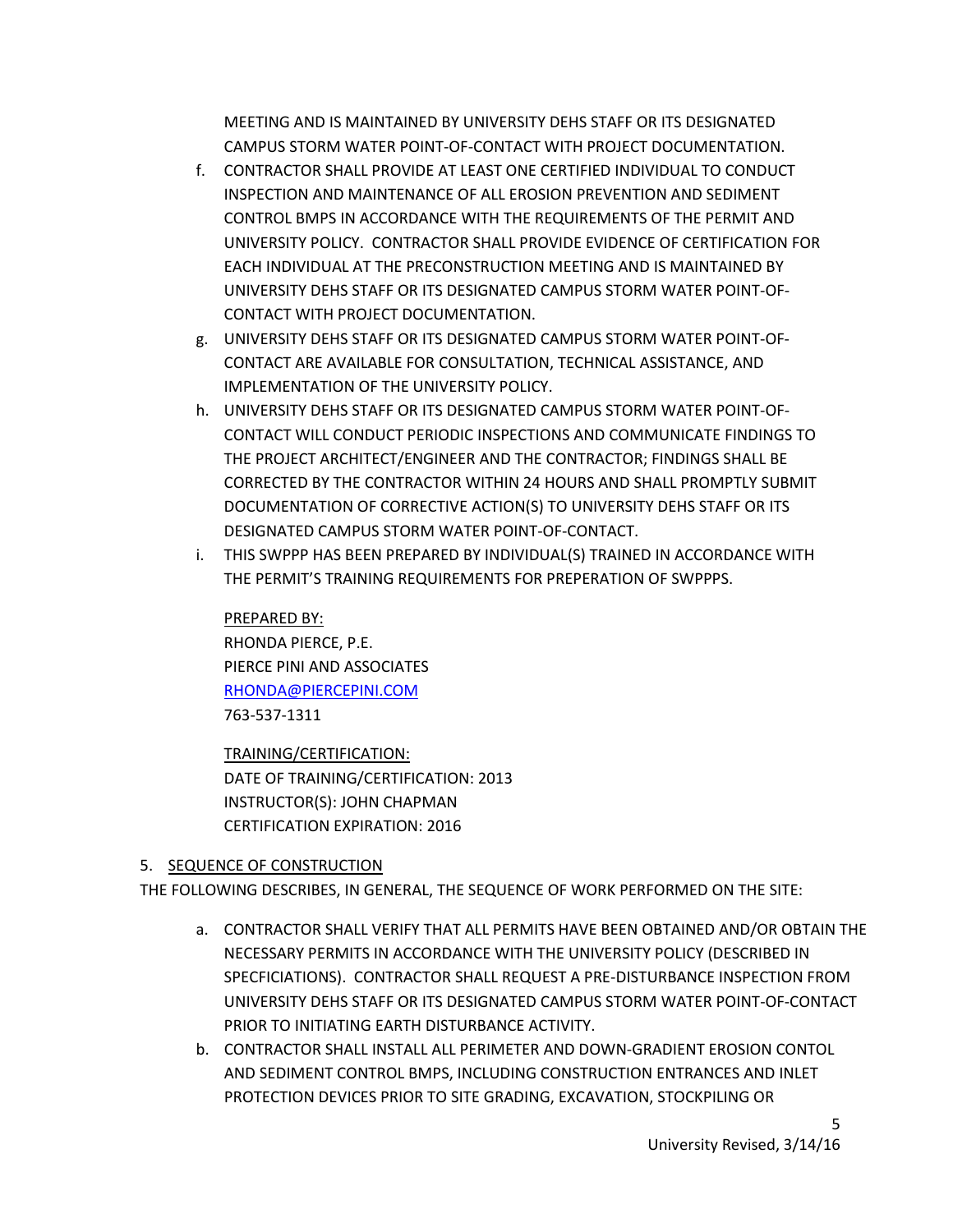DISTURBING EXISTING VEGETATIVE COVER. CONTRACTOR SHALL INSTALL ALL DOWN-GRADIENT PERIMETER CONTROLS BEFORE ANY UP-GRADIENT DISTURBANCE BEGINS.

- c. THE CONTRACTOR SHALL ATTEMPT TO PHASE ALL WORK TO MINIMIZE EROSION AND MAINTAIN VEGETATIVE COVER TO THE EXTENT POSSIBLE. PRESERVE ALL NATURAL BUFFERS SHOWN ON PLAN.
- d. CONTRACTOR SHALL MARK OR OTHERWISE DELINEATE AREAS ON THE SITE NOT TO BE DISTURBED, INCLUDING ECOLOGICALLY SENSITIVE AREAS, BEFORE CONSTRUCTION BEGINS.
- e. CONTRACTOR SHALL ESTABLISH SITE LOCATION AND COMPLETE INSTALLATION OF ANY PORTABLE TOILET, FUELING AREA, SPILL KIT LOCATION, CONCRETE WASHOUT AREA, HAZARDOUS MATERIAL HANDLING AND STORAGE AREA, LITTER CONTROL DEVICE AREA, STAGING AREA, STOCK PILING AREA, AND OTHER SWPPP DESIGNATED AREAS. UPDATE ONSITE-COPY OF SWPPP TO REFLECT LOCATION OF THESE ITEMS.
- f. CONTRACTOR SHALL ESTABLISH AND ENFORCE TRAFFIC FLOW AND PATTERNS, INCLUDING HAUL ROADS, AT PROJECT SITE TO MINIMIZE SOIL DISTURBANCE, TRACKING AND COMPACTION, AND TO PRESERVE NATIVE AND EXISTING VEGETATION. UPDATE ONSITE-COPY OF SWPPP TO REFLECT HAUL ROADS AND OTHER SITE TRAFFIC PATTERNS.
- g. CONTRACTOR SHALL PERFORM SITE GRADING, EXCAVATION, STOCKPILING WORK IN ACCORDANCE WITH THE SWPPP.
	- i. STOCKPILES SHALL BE STABILIZED AROUND THE ENTIRE PERIMETER WHEN NOT ACTIVELY BEING WORKED; STOCKPILES ACTIVELY BEING WORKED SHALL BE STABLIZED AT THE END OF EACH WORK DAY. PRESERVED TOPSOIL STOCKPILES SHALL ADDITIONALLY BE COVERED. PLACE BMP A MINIMUM OF 5 FEET FROM THE TOE OF THE SLOPE WHERE FEASIBLE.
	- ii. DO NOT PLACE STOCKPILES IN NATURAL BUFFER AREAS, SURFACE WATERS OR STORMWATER CONVEYANCES.
	- iii. MINIMIZE SOIL COMPACTION AND PRESERVE TOPSOIL, UNLESS INFEASIBLE. MINIMIZING SOIL COMPACTION IS NOT REQUIRED WHERE THE FUNCTION OF A SPECIFIC AREA OF THE SITE DICTATES THAT IT BE COMPACTED.
- h. CONTRACTOR SHALL PROVIDE GRADING AND BMP INSTALLATION TO LIMIT SOIL EXPOSURE ON ALL SLOPES OF 3H:1V OR STEEPER TO AN UNBROKEN LENGTH OF 75 FEET OR LESS.
- i. CONTRACTOR SHALL STABILIZE ALL EXPOSED SOILS NO LATER THAN 7 DAYS AFTER THE CONSTRUCTION ACTIVITY IN THAT PORTION OF THE SITE HAS TEMPORARILY OR PERMANENTLY CEASED.
	- i. CONTRACTOR SHALL MAINTAIN 90% VEGETATIVE COVER ON COMPLETED AREAS OF THE PROJECT SITE.
	- ii. STABILIZE ALL AREAS OF THE SITE PRIOR TO THE ONSET OF WINTER.
	- iii. STABILIZE WETTED PERIMETER OF DITCH (I.E. WHERE THE DITCH GETS WET).
- j. WHEN PERMANENT BMPS OR PORTIONS THEREOF ARE INSTALLED, CONTRACTOR SHALL STAKE OR MARK THESE AREAS, AND INSTALL SEDIMENT PROTECTION UPGRADIENT OF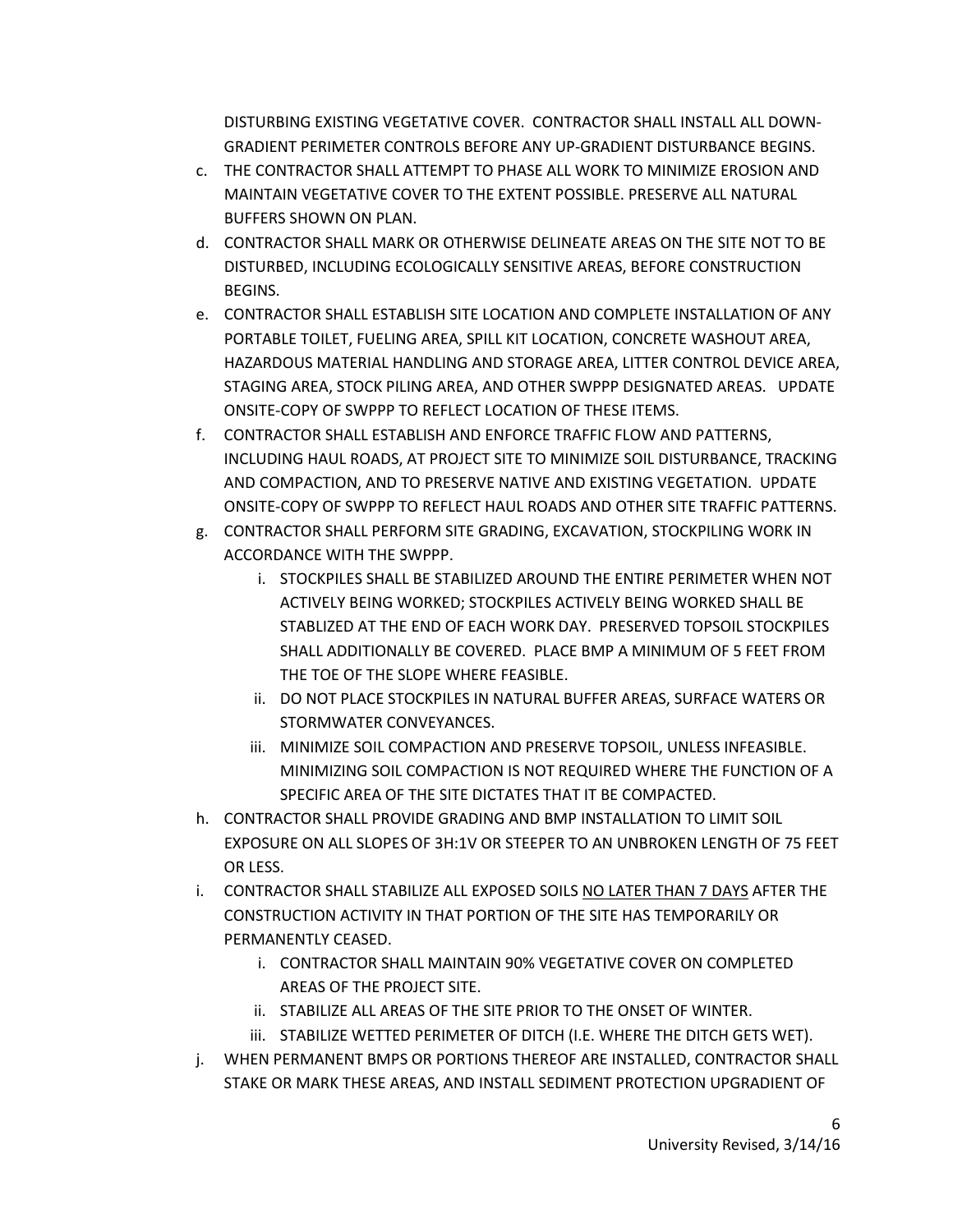COMPLETED AREAS TO AVOID COMPACTION AND FOULING OF SYSTEM ELEMENTS. PERMANENT BMPS SHALL BE CONSTRUCTED AND STABILIZED TO THE EXTENT PRACTICABLE PRIOR TO BEING PLACED INTO SERVICE. IN THE EVENT THAT PERMANENT STABILIZATION CANNOT BE ACHIEVED BEFORE BEING PLACED INTO SERVICE, TEMPORARY MEASURES TO PREVENT FOULING SHALL BE IN PLACE.

- k. CONTRACTOR SHALL PERFORM SITE RESTORATION ACTIVITIES FOR PERMANENT VEGETATIVE ESTABLISHMENT. TEMPORARY BMPS SUCH AS MULCH AND HYDROSEED DO NOT CONSTITUTE PERMANENT VEGETATIVE COVER; SOD INSTALLATION MAY CONSTITUTE PERMANENT VEGETATIVE COVER.
- l. THE CONTRCTOR SHALL ENSURE FINAL STABILIZATION:
	- i. ALL SOIL DISTURBING ACTIVITIES ARE COMPLETE AND A UNIFORM PERENNIAL VEGETATIVE COVER WITH A DESTINY OF 70% OVER THE ENTIRE PERVIOUS SURFACE HAS BEEN ACHIEVED, INCLUDING STABILIZATION OF ALL DITCHES AND SWALES.
	- ii. CONTRACTOR SHALL ENSURE THAT ALL PERMANENT STORMWATER TREATMENT SYSTEMS ARE CONSTRUCTED IN ACCORDANCE WITH THE PLANS AND SPECIFICATIONS IF INCLUDED WITHIN THE SCOPE OF THE PROJECT.
	- iii. CONTRACTOR SHALL REMOVE ALL TEMPORARY SYNTHETIC AND STRUCTURAL BMPS, EXCEPT AS SPECIFICALLY AUTHORIZED/REQUIRED BY UNIVERSITY DEHS STAFF OR ITS DESIGNATED CAMPUS STORM WATER POINT-OF-CONTACT.
	- iv. CONTRACTOR SHALL REMOVE ALL SEDIMENTS FROM STORMWATER CONVEYANCES AND PERMANENT WATER QUALITY BASINS.
	- v. CONTRACTOR SHALL REQUEST A FINAL INSPECTION FROM UNIVERSITY DEHS STAFF OR ITS DESIGNATED CAMPUS STORM WATER POINT-OF-CONTACT PRIOR TO INITIATING PERMIT TERMINATION.
- m. PERMIT SHALL BE TERMINATED IN ACCORDANCE WITH THE UNIVERSITY POLICY (DESCRIBED IN SPECFICIATIONS).

## 6. SITE INSPECTION AND MAINTENANCE

- a. INSPECT THE ENTIRE CONSTRUCTION SITE AND DOWNGRADIENT ADJACENT SITES/AREAS , INCLUDING THE FOLLOWING:
	- i. INSPECT SURFACE WATER, INCLUDING DRAINAGE DITCHES, AND OFF-SITE PROERTIES FOR SIGNS OF EROSION AND SEDIMENT DEPOSITION.
	- ii. INSPECT CONSTRUCTION SITE VEHICLE EXIT LOCATIONS FOR EVIDENCE OF TRACKING ONTO PAVED SURFACES.
	- iii. INSPECT INFILTRATION AREAS FOR SIGNS OF SEDIMENT DEPOSITION AND CONPACTION, AND TO ENSURE EQUIPMENT IS NOT BEING DRIVEN INTO THE AREA.
	- iv. INSPECT, MONITOR AND MAINTAIN ALL WATER QUALITY MANAGEMENT, EROSION PREVENTION AND SEDIMENT CONTROL BMPS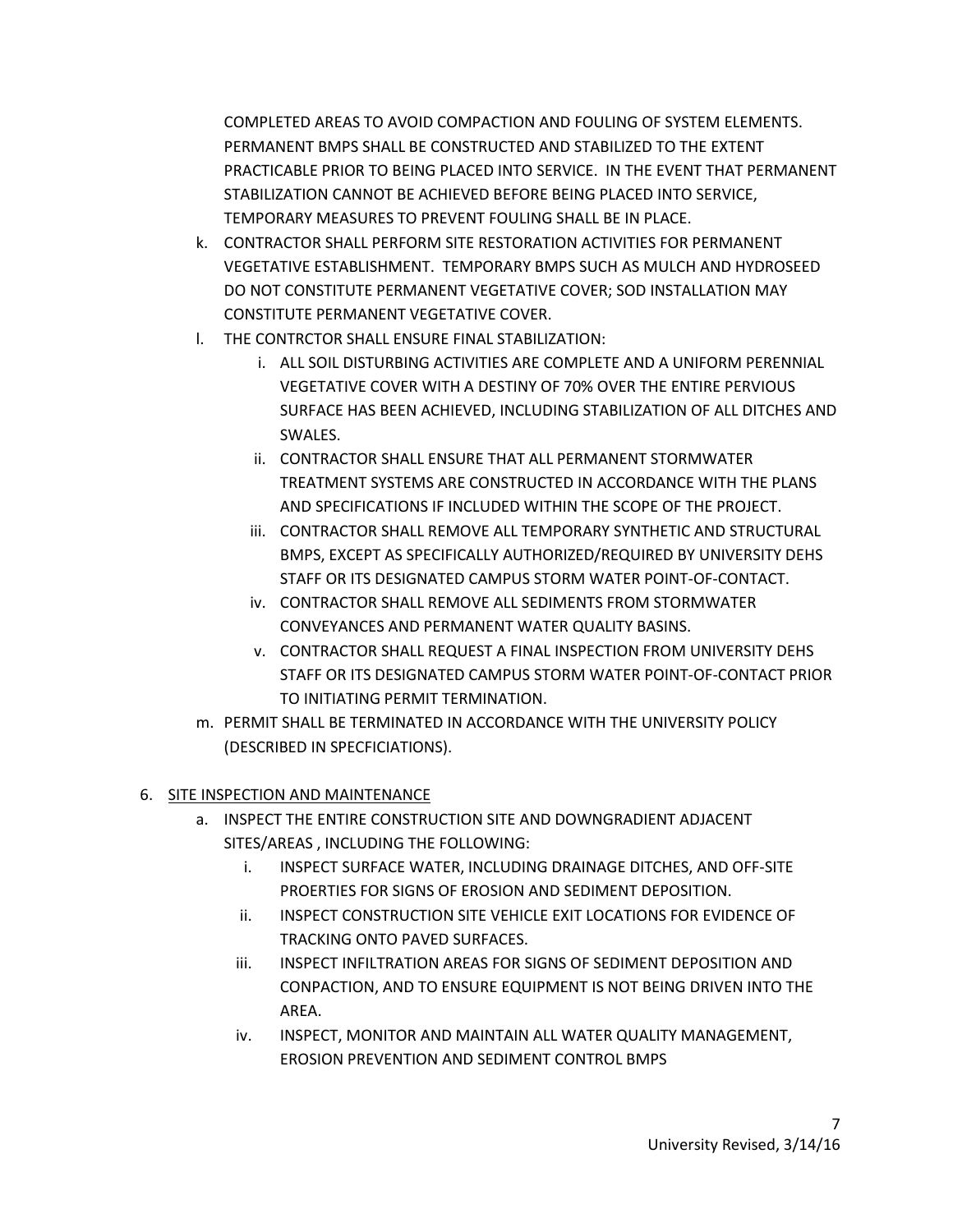b. INSPECTION FREQUENCY. CONTRACTOR SHALL CONDUCT A SITE STORMWATER INSPECTION A MINIMUM OF ONCE EVERY SEVEN DAYS DURING ACTIVE CONSTRUCTION AND WITHIN 24 HOURS AFTER A RAINFALL EVENT GREATER THAN 0.5 INCHES IN 24 HOURS. INSPECTIONS MAY BE SUSPENDED DUE TO FROZEN GROUND CONDITIONS UNTIL FIRST RUNOFF OCCURS OR CONSTRUCTION ACTIVITIES RESUME, WHICHEVER COMES FIRST.

THE CONTRACTOR IS RESPONSIBLE FOR INSPECTIONS UNTIL THE SITE HAS UNDERGONE FINAL STABILIZATION AND THE NOT HAS BEEN SUBMITTED TO THE MPCA, OR UNTIL PERMIT COVERAGE HAS BEEN TRANSFERRED TO ANOTHER PERMITTEE.

- c. RECORD ALL INSPECTIONS, MAINTENANCE AND CORRECTIVE ACTIONS CONDUCTED DURING CONSTRUCTION ON A UNIVERSITY-PROVIDED INSPECTION FORM WITHIN 24 HOURS OF THE ACTION. DATE AND INITIAL THE ON-SITE SWPPP WITH ANY CHANGES TO REFLECT ON-SITE CONDITIONS.
- d. ALL EROSION CONTROL MEASURES MUST BE INSTALLED AND MAINTAINED BY CONTRACTOR ACCORDING TO THE DETAILS INCLUDED IN THE CONSTRUCTION DOCUMENTS AND IN ACCORDANCE WITH THE PRODUCT MANUFACTURER'S RECOMMENDATIONS. BMPS MUST BE OPERATIONALLY FUNCTIONAL AND ADEQUATE. ALL NONFUNCTIONAL BMPS MUST BE REPAIRED OR REPLACED WITHING 24 HOURS OF DISCOVERY OR THEREAFTER AS SOON AS FIELD CONDITIONS ALLOW.
- e. THE CONTRACTOR SHALL RESPOND TO CHANGING SITE CONDITIONS AND IMPLEMENT/SUPPLEMENT EROSION PREVENTION AND SEDIMENT CONTROL MEASURES UTILIZED TO PROVIDE ADEQUATE PROTECTION OF DISTURBED SOILS AND ADEQUATE PREVENTION OF SEDIMENT TRANSPORT OFF-SITE.
- f. WHEN AN INSPECTION FINDS EROSION PREVENTION AND SEDIMENT CONTROL BMPS THAT ARE NONFUNCTIONAL OR INADEQUATE, ANY NONFUNCTIONAL BMPS MUST BE REPAIRED, REPLACED, OR SUPPLEMENTED WITH FUNCTIONAL BMPS WITHIN 24 HOURS AFTER DISCOVERY OR THEREAFTER AS SOON AS FIELD CONDITIONS ALLOW. THE CONTRACTOR SHALL ALSO PLACE ANY ADDITIONAL EROSION CONTROL MEASURES DEEMED NECESSARY BY THE UNIVERSITY OR A/E WITHIN 24 HOURS OF NOTICE.
	- i. IF DOWN GRADIENT SEDIMENT CONTROLS ARE OVERLOADED, THE CONTRACTOR MUST INSTALL ADDITIONAL UPGRADIENT SEDIMENT CONTROL PRACTICES OR REDUNDANT BMPS TO ELIMINATE OVERLOADING. THE SWPPP MUST BE AMEDNDED TO IDENTIFY THESES ADDITIONAL PRACTICES.
- g. REPAIR OR REPLACE INLET PROTECTION DEVICES WHEN THEY BECOME NONFUNCTIONAL OR SEDIMENT REACHES ONE-HALF THE DEPTH OF THE DEVICE. SITE INLETS REMOVED IN RESPONSE TO A PUBLIC SAFETY CONCERN MUST BE RETURNED TO SERVICE AS SOON AS THE THREAT (EG. FLOODING) HAS RECEDED.
- h. REAPIR, REPLACE OR SUPPLEMENT PERIMETER CONTROL DEVICES WHEN THEY BECOME NON-FUNCTIONAL OR THE SEDIMENT REACHES ONE-HALF THE HEIGHT OF THE DEVICE. CONTRACTOR SHALL REPAIR OR REPLACE DEVICCE THAT IS NONFUNCTIONAL BY THE END OF THE NEXT BUSINESS DAY AFTER DISCOVERY OR THEREATER AS SOON AS FIELD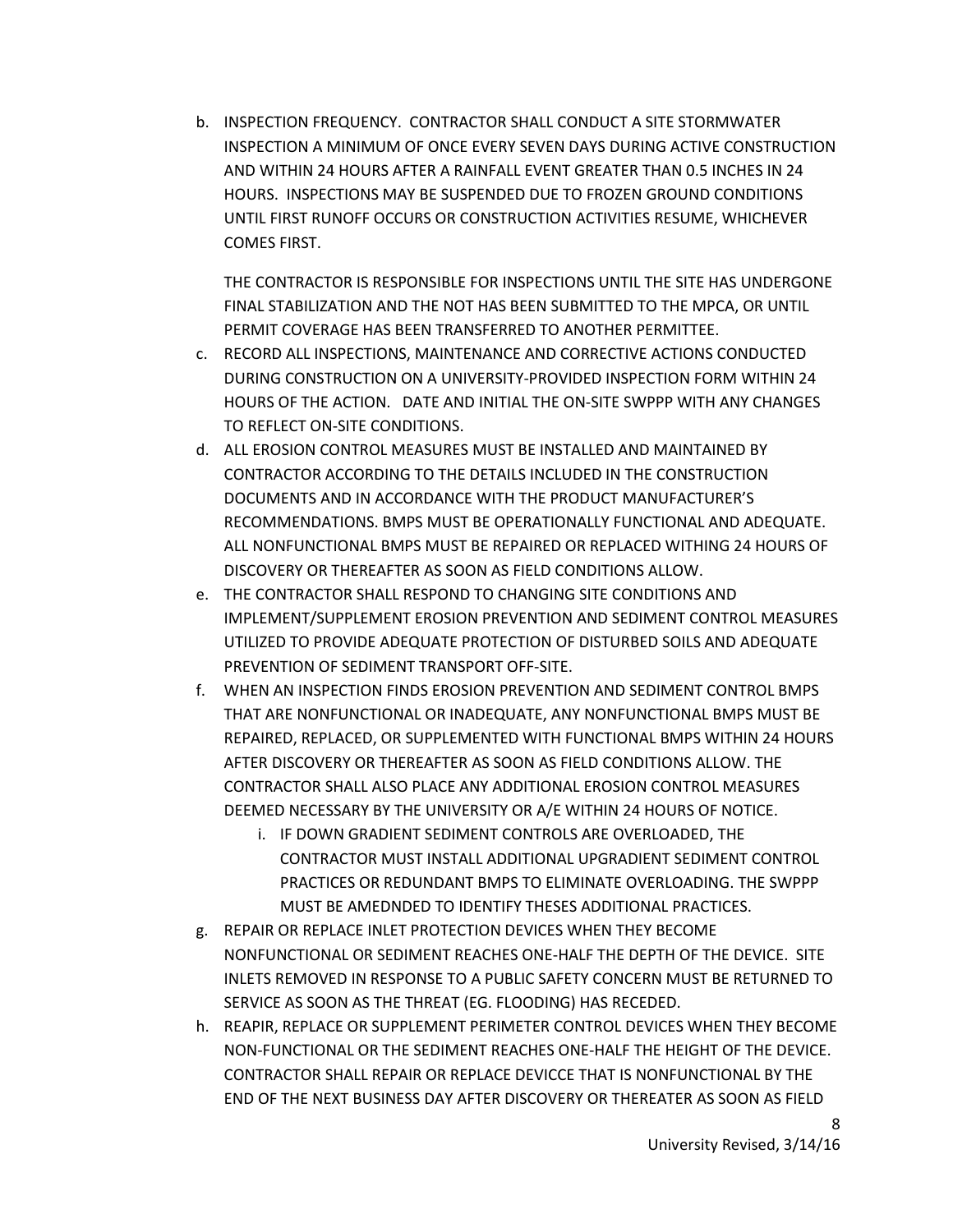CONDITIONS ALLOW. PERIMETER CONTROL DEVICES REMOVED IN RESPONSE TO A PUBLIC SAFETY CONCERN MUST BE RETURNED TO SERVICE AS SOON AS THE THREAT HAS RECEDED.

- i. TEMPORARY AND PERMANENT SEDIMENTATION BASINS MUST BE DRAINED AND SEDIMENT REMOVED BY CONTRACTOR ONCE THE SEDIMENT COLLECTED REACHES ONE-HALF THE STORAGE VOLUME WITHIN 72 HOURS OF DISCOVERY, OR AS SOON AS FIELD CONDITIONS ALLOW.
- j. ALL SEDIMENT DEPOSITS WITHIN SURFACE WATERS OR STORMWATER CONVEYANCES MUST BE REMOVED AND RESTABLIZED BY CONTRACTOR WITHIN 7 DAYS OF DISCOVERY, INCLUDING DELTAS AND STORM SEWER SEDIMENT DEPOSITS. THE CONTRACTOR SHALL BE RESPONSIBLE FOR OBTAINING ALL PERMITS REQUIRED, IF NECESSARY, FOR SUCH SEDIMENT REMOVAL. CONTACT UNIVERSITY DEHS STAFF FOR PERMITTING GUIDANCE PRIOR TO WORKING IN SURFACE WATERS.
- k. MAINTAIN EXISTING PAVED SURFACES CLEAN OF SEDIMENT. CONSTRUCTION ENTRANCES AND PUBLIC AND PRIVATE ROADS LEADING TO AND FROM THE CONSTRUCTION ENTRANCE SHALL BE CHECKED DAILY BY CONTRACTOR. IF THE ENTRANCE BECOMES INUNDATED WITH SEDIMENT, THE CONTRACTOR SHALL CLEAN OR REPLACED AS APPROPRIATE. PUBLIC AND PRIVATE ROADS LEADING TO AND FROM THE CONSTRUCTION ENTRANCE SWEPT OR OTHERWISE CLEANED DAILY. CONTRACTOR SHALL EXTEND SWEEPING TO THE EXTREMITY OF ANY SEDIMENT TRACKING THAT OCCURS OFF-SITE. USE MECHANICAL METHODS TO REMOVE SOLIDS FIRST, FOLLOWED BY WET METHODS, ONLY AS NEEDED. SWEEPING IS NOT A SUBSTITUTE FOR PROPER MAINTENNACE OF CONSTRUCTION ENTRANCES.
- l. CONTRACTOR SHALL REMOVE ANY OFF-SITE SEDIMENT ACCUMULATIONS IN A MANNER AND AT A FREQUENCY SUFFICIENT TO MINIMIZE OFF-SITE IMPACTS. STREET SWEEPING MAY HAVE TO OCCUR MORE FREQUENTLY THAN DESCRIBED ABOVE TO MINIMIZE OFF-SITE IMPACTS.
- m. ALL INFILTRATION/FILTRATION AREAS MUST BE INSPECTED BY CONTRACTOR TO ENSURE THAT NO SEDIMENT FORM ONGOING CONSTRUCTION IS ACCUMULATING OVER THE INFILTRATION/FILTRATION AREA. SEDIMENT ACCUMULATED OVER INFILTRATION/FILTRATION MUST BE REMOVED BY CONTRACTOR.
- n. SEE CIVIL NOTES ON SHEET 200.0CN

## 7. POLLUTION PREVENTION AND SPILL RESPONSE

CONTRACTOR SHALL BE RESPONSIBLE FOR IMPLEMENTING POLLUTION REVENTION MEASURES AT THE SITE, AS DESCRIBED IN DETAIL IN THE EROSION PREVENTION AND SEDIMENTATION CONTROL SPECIFICATIONS (SECTION 31-25-00).

IN GENERAL, THE FOLLOWING MEASURES ARE REQUIRED AT UNIVERSITY PROJECT SITES.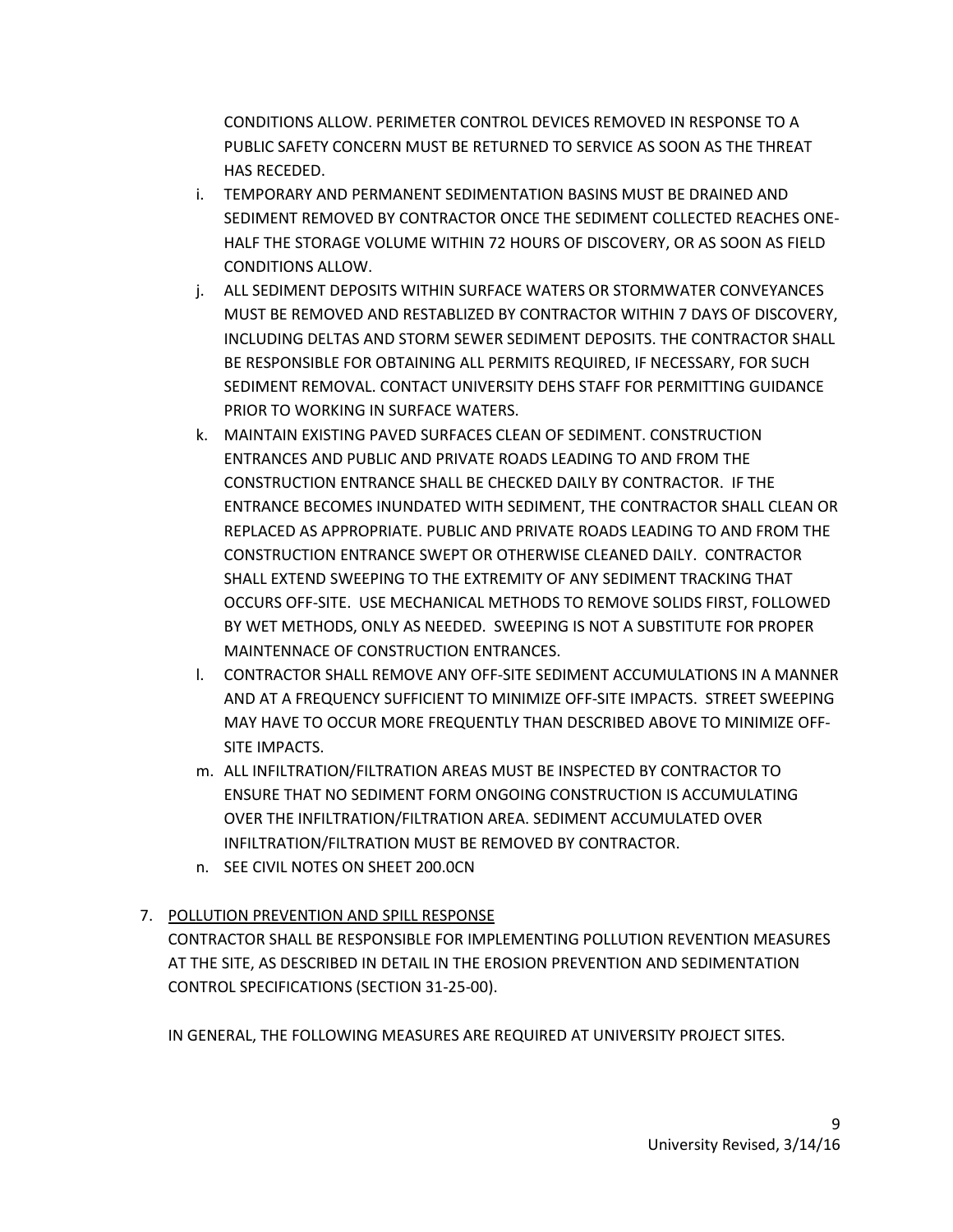- a. BUILDING MATERIALS AND WASTES WITH THE POTENTIAL TO CONTAMINATE STORMWATER SHALL BE STORED INSIDE OR UNDER COVER IN A DESIGNATED AREA, AND SHALL BE INDICATED BY THE CONTRACTOR ON THE SWPPP SITE MAP.
- b. LITTER AND SOLID WASTE SHALL BE PLACED INTO COVERED CONTAINERS AT A DESIGNATED AREA AT THE SITE, AND SHALL BE INDICATED BY THE CONTRACTOR ON THE SWPPP SITE MAP.
- c. ON-SITE FUELING SHALL BE CONDUCTED IN DESIGNATED AREAS ONLY, AND SHALL BE INDICATED BY THE CONTRACTOR ON THE SWPPP SITE MAP.
- d. A SPILL RESPONSE KIT AT EACH LOCATION SPECIFIC TO THE MATERIALS USED AT THE PROJECT SITE, AND SHALL BE INDICATED BY THE CONTRACTOR ON THE SWPPP SITE MAP.
- e. PORTABLE TOILETS SHALL BE SECURED IN PLACE TO PREVENT TIPPED OR KNOCKED OVER, AND SHALL BE INDICATED BY THE CONTRACTOR ON THE SWPPP SITE MAP.
- f. VEHICLE AND EQUIPMENT WASHING IS PROHIBITED AT UNIVERSITY PROJECT SITES.
- g. CONCRETE WASH OUT WASTE, INCLUDING WASTE CURED CONCRETE, SHALL BE MANAGED OFF-SITE, OR MANAGED ON-SITE IN A DESIGNATED CONCRETE WASHOUT AREA, AND SHALL BE INDICATED BY THE CONTRACTOR ON THE SWPPP SITE MAP.
- h. CONCRETE BATCH PLANTS MUST BE LOCATED IN A CONTAINED AREA AND MANAGED IN A MANNER TO PREVENT AIRBORNE RELEASE OF DUST, WASHOUT AND OTHER WASTE BEYOND THE CONTAINMENT AREA SO AS TO PREVENT CONTACT WITH THE GROUND OR NUISANCE CONDITIONS FROM LOADING THE PLANT.
- i. THE CONTRACTOR SHALL USE OR ENSURE USE OF METHODS AND OPERATIONS WHICH PREVENT DUST, PARTICLES, PIECES AND SLURRY FROM DEPOSITING IN VEGETATED OR FUTURE VEGETATED AREAS, OR FROM LEAVING THE PROJECT SITE AND ENTERING A STORMWATER CONVEYANCE SYSTEM, INCLUDING A DITCH OR CULVERT.
- j. IN THE EVENT OF A SPILL AT THE PROJECT SITE WITH A RELEASE OR POTENTIAL RELEASE TO THE ENVIRONMENT, THE CONTRACTOR SHALL COMPLETE THE UNIVERSITY SPILL NOTIFICATION FORM, AND NOTIFY THE UNIVERSITY PROJECT MANAGER, UNIVERSITY DEHS STAFF OR ITS DESIGNATED CAMPUS STORM WATER POINT-OF-CONTACT AND THE PROJECT A/E. THIS FORM IS LOCATION

AT: [HTTP://WWW.DEHS.UMN.EDU/ENVIRCOMP\\_SP.HTM.](http://www.dehs.umn.edu/ENVIRCOMP_SP.HTM) UPON DISCOVERY OF A REPORTABLE RELEASE TO THE ENVIRONMENT, THE CONTRACTOR SHALL ALSO MAKE INITIAL CONTACT WITH THE STATE DUTY OFFICER.

- 8. PERMANENT STORMWATER PRACTICES
	- a. CONSTRUCTION OF INFILTRATION/FILTRATION PRACTICES:
		- i. INFILTRATION PERIMETER CONTROL AND EROSION CONTROL PRACTICES SHALL REMAIN IN PLACE UNTIL THE FINAL COMPLETION OF THE PROJECT OR VEGETATION HAS BEEN ESTABLISHED, WHICHEVER IS LATER.
		- ii. INSTALLATION OF INFILTRATION/FILTRATION PRACTICES SHALL BE DONE DURING PERIODS OF DRY WEATHER AND COMPLETED BEFORE A RAINFALL